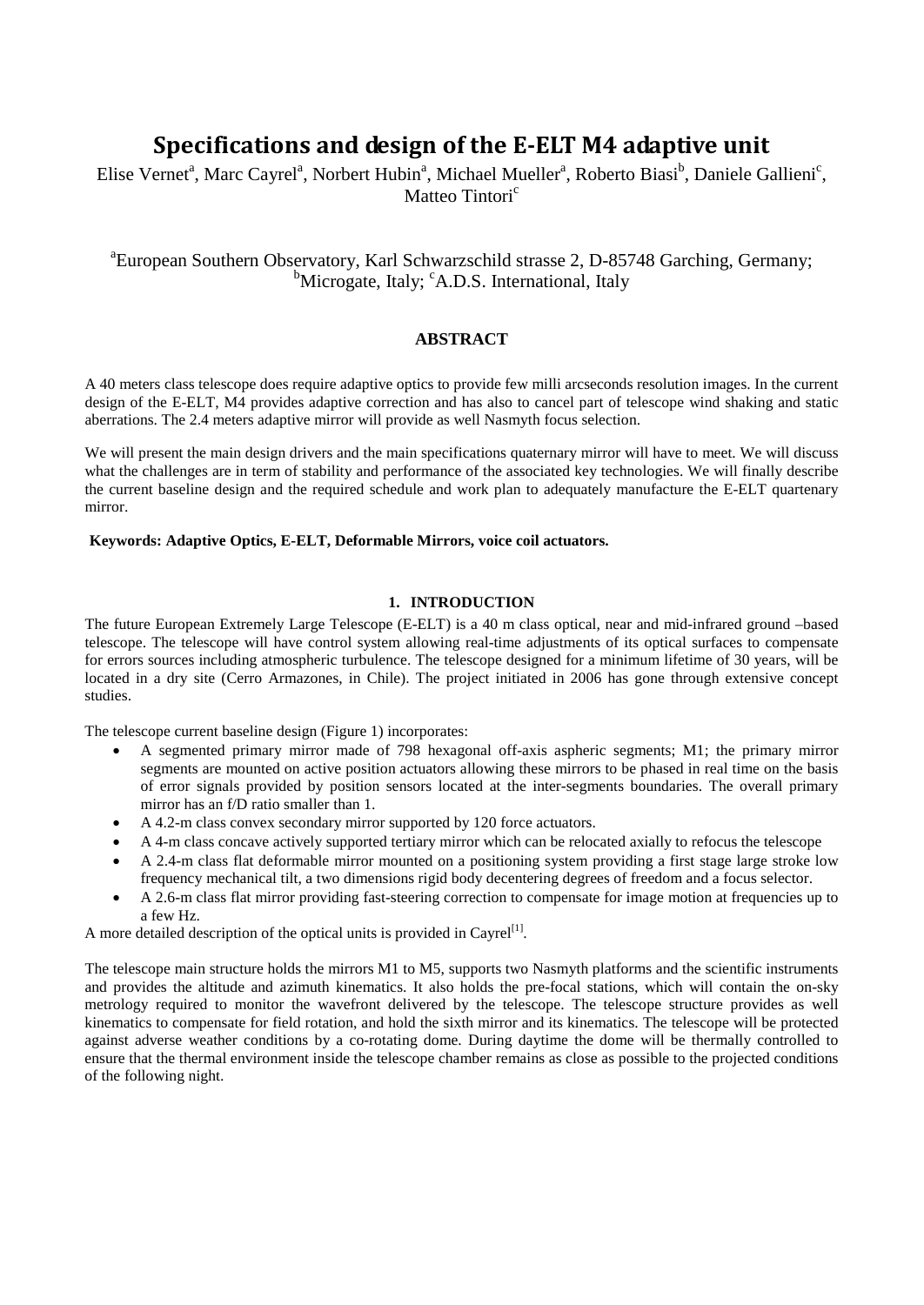

# **2. CORRECTION REQUIREMENTS FOR THE M4 ADAPTIVE UNIT**

# <span id="page-1-1"></span><span id="page-1-0"></span>**2.1. Functional requirements and product characteristics**

The M4 Unit provides the real-time correction capability to the telescope. The adaptive mirror inclined by 7.75 degree is able to switch between two symmetrical orientations to allow the beam propagation towards either Nasmyth foci of the telescope. The M4 unit includes a lateral (in-plane) centering and tip-tilting system allowing canceling relatively large and slowly varying pupil centering and/or tip-tilt of the light beams which may occur as a result of gravity and thermal effects.

The M4 Unit being located in the middle of the telescope, above M5, M3 and M1, it shall ensure its own integrity and safety hardware, software and human safety under all conditions and includes safety mechanism if required without reducing required performance during normal operation; it shall as well includes on-line and off-line remotely operated functions to provide housekeeping feedback as to its health and integrity.

The M4 Unit will provide in addition to the M4 Adaptive Subunit itself mounted on the telescope a series of handling and maintenance tools, all the necessary test equipment and the required spares for the 30 years lifetime. The M4 Adaptive Subunit is composed of three subsystems: the M4 mirror, the M4 kinematic support and the M4 Local control system.

The M4 Mirror is the deformable mirror slightly elongated with a maximum external optical diameter of 2387mm. The inner optical diameter is 540mm while the M4 must provide a 520mm free central hole.

It provides real-time shaping and fast steering capabilities to compensate for wavefront errors caused by atmospheric turbulence and telescope perturbations allowing optimization of the telescope performance. Low order terms can be offloaded to other mirrors (via the telescope control system) to prevent stroke saturation. The E-ELT intermediate focus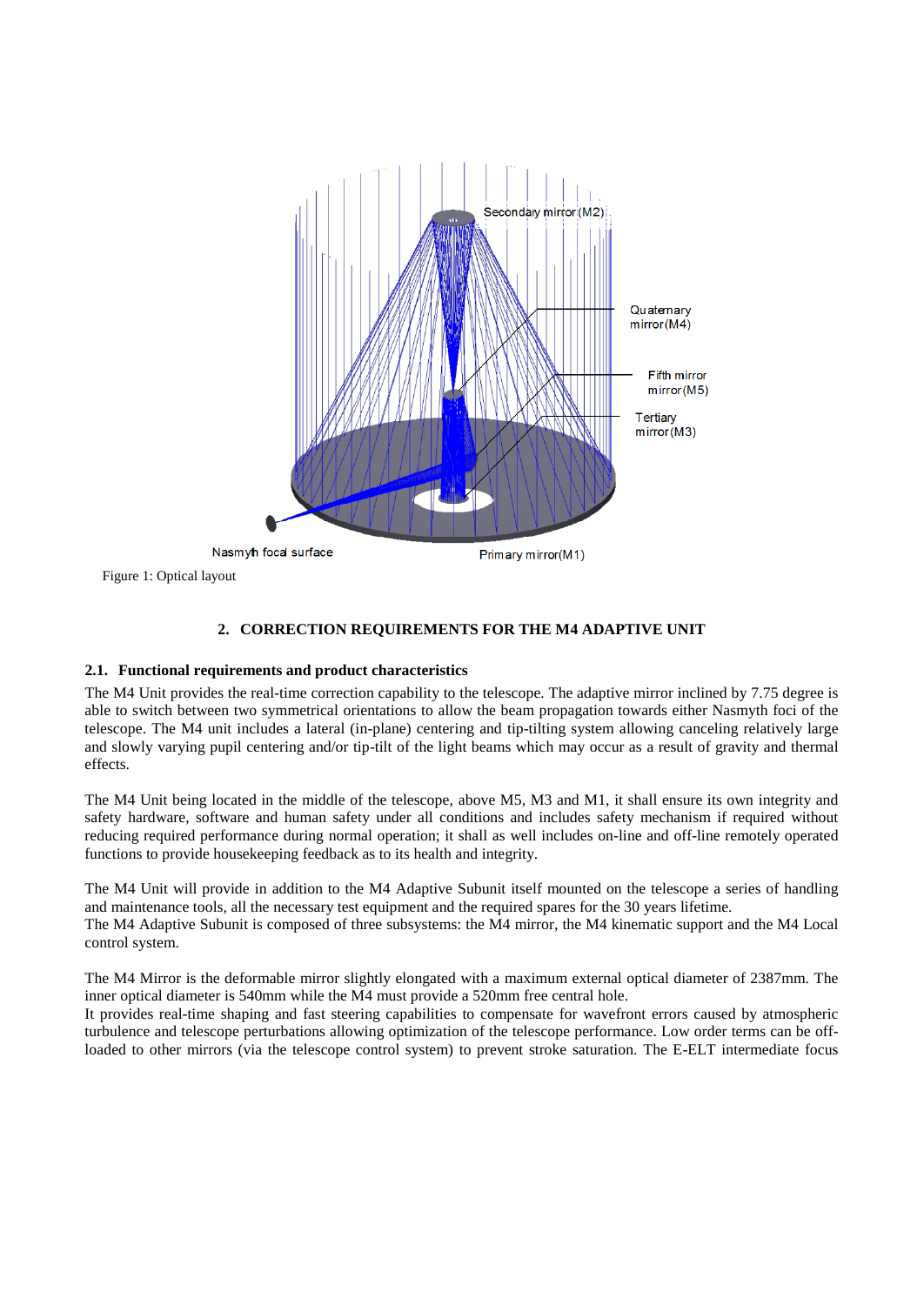being located inside the M4 central hole, the M4 unit includes all the functions to limit at maximum heat dissipation and thereby contains local air turbulence around the unit.

Preliminary studies have shown that only adaptive mirrors using thin shell and voice coil technologies can provide the necessary stroke required by the E-ELT.

# **2.2. Performance Requirements**

#### **2.2.1. General requirements**

As any sub-system of any telescope the M4 Adaptive Subunit is designed to withstand - without subsequent performance degradation - all the telescope positions, speed and accelerations during its entire lifetime.

Overall dimensions in term of mass, maximum volume, maximum cooling, and first Eigen frequency of the system have been settled to fulfill interface requirements with the telescope. The M4 Adaptive Subunit is indeed in a crowded place of the telescope limited in size by the optical beam and other subsystems interface.

Standard optical quality requirements have also been specified in term of surface quality and reflectivity. Shell optical quality has also been specified as for the previous adaptive secondary mirrors<sup>[2],[3]</sup>.

With the intermediate focus placed inside M4 central hole, the thermal management becomes even more important than for the previous Adaptive Secondary Mirrors. A thermal management is essential to avoid any thermal disturbance at the intermediate focus. A detailed analysis has been required with the objective to have the outer non optical surface temperature not varying more than  $\pm 1.5^{\circ}$ C with respect to the ambient air.

As the operation of such telescope need to be optimized, time constrains have been defined for any transition (in term of software and also during focus switch) to maximize the efficiency of the telescope.

#### **2.2.2. Kinematic support requirements**

The M4 Adaptive Subunit is mounted on a positioning system providing a first stage large stroke low frequency mechanical tilt, a two dimensions rigid body decentering degrees of freedom and a focus selector.

Forty millimeters stroke displacements have been foreseen for realignment of M4 with respect to M1 during observation and initial stroke needed during integration on the telescope.

The tip-tilt range of four arc-minutes will allow correcting quasi-static perturbations due to thermal loads and gravity effects. All the degree have been specified with stringent cross coupling requirements (limited by the system resolution for small displacements and tip-tilt) and good positioning accuracy  $(\sim 400$  times smaller than the total stroke) to allow a reliable and efficient alignment during preset.

#### **2.2.3. Wavefront correction requirements**

The main function of the M4 Adaptive Subunit is to correct for both low and high spatial frequencies wavefront errors. The errors contribution is coming from different sources and has therefore different temporal frequency ranges:

- A quasi static stroke budget needed to correct at low frequency (<1Hz) wavefront errors due to misalignment of the different mirrors with gravity. A budget of 10 micron PtV wavefront has been foreseen to correct for the first 20 Zernike quasi-static aberrations.
- Stroke to correct for wavefront errors due to wind load on the telescope structure, M1 and M2. The errors are mainly the low spatial contributions such as tip/tilt, defocus, astigmatism and coma.
- Stroke to correct for atmospheric disturbances.

The two last entrances are the most demanding items in term of stroke. On such a telescope like the E-ELT, the wind load induces vibrations these vibrations have been thoroughly analyzed by the E-ELT project and the M4 Subunit (as well as the M5 fast steering mirror) has been specified to cancel the wavefront error coming from the wind load. While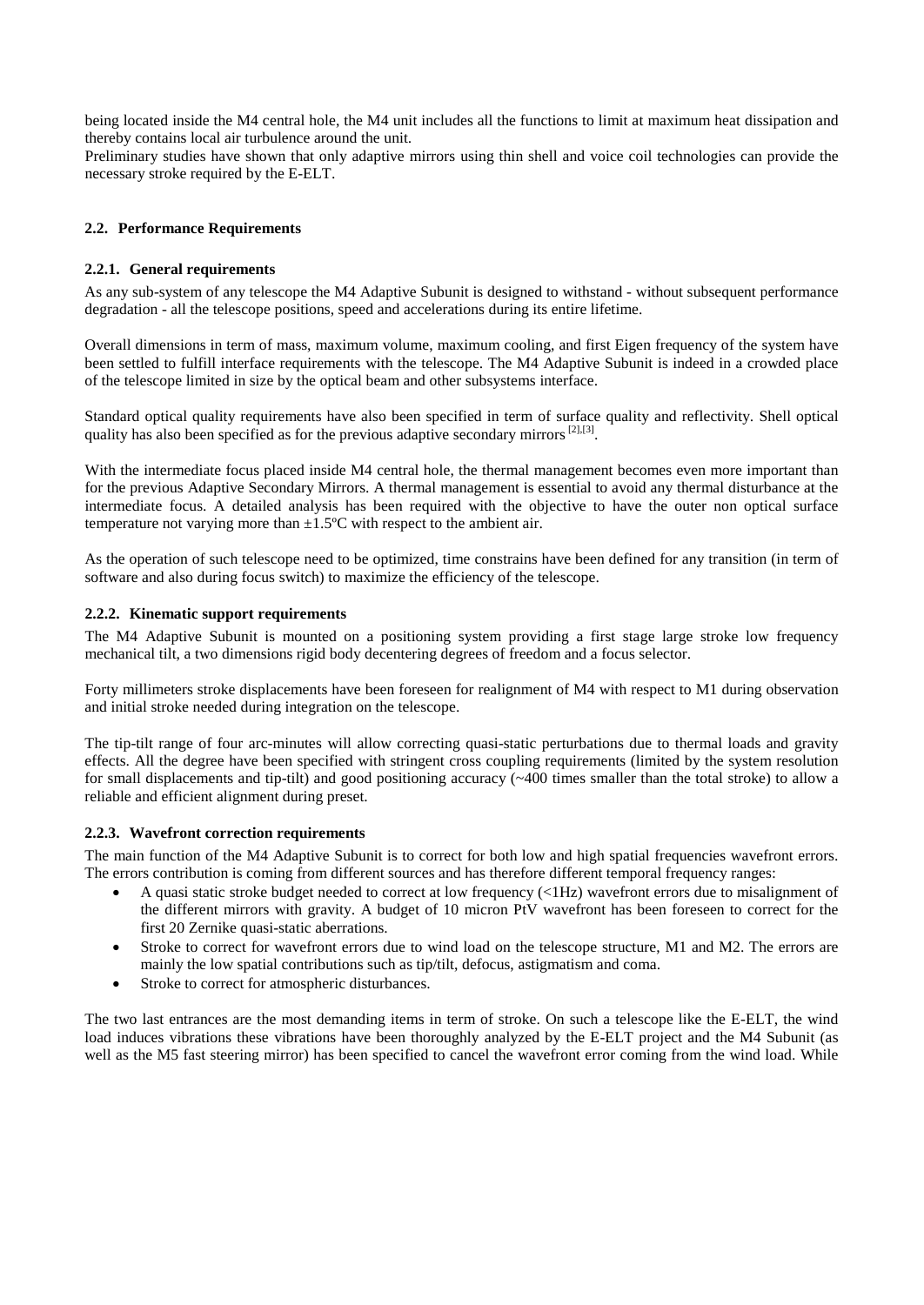the fast steering M5 Unit takes care of the low temporal frequency tip-tilt, the remaining tip-tilt errors as well as the focus, astigmatism and coma disturbances need to be cancelled by M4.

In operation, the system will have to correct for typically 35 micron PtV WFE due to wind load while in functional mode the disturbance will rise up to 160 micron PtV WFE. Only degraded performance is required in functional mode with the worst seeing: the system is required providing 0.5arcsec FWHM corrected image.

The M4 Adaptive Subunit being in the telescope, it has to withstand all type of atmospheric conditions (even if for the worst cases, degraded performance is accepted). With a median seeing of 0.85 arscec the system will provide a residual fitting wavefront error smaller than 145 nm rms (with a goal at 110nm rms). In bad seeing conditions (1.1 arcsec), the residual fitting wavefront error is required to be smaller than 180 nm rms.

The total stroke and temporal response is derived from all the real-time shaping requirements. Previous study has demonstrated a stroke capability of ~120 microns.

The telescope wavefront control will drive the M4 Adaptive Subunit. A clear interface defines all the information to be transmitted by the M4 subsystem which will need to be able to act as an actuator: the system is not informed of the telescope "mode", it has just to react to the telescope control command at whatever frequency in the [0,1000] Hz range.

# **3. BASELINE DESIGN FOR THE M4 UNIT**

The main requirements have been presented in Section [2.](#page-1-1) In this section, the short summary will explain how the baseline was defined before describing the design itself.

# **3.1. Project Historical background**

Already in 2006-2007, first studies of M4 were made by different companies. It was then decided to launch two competitive contracts for the next phase till preliminary design review.

Between 2008 and 2010, two contracts with Microgate/ADS/SAGEM and Cilas/AMOS were run in parallel with the objective to provide a preliminary design for the 42 meter telescope E-ELT. The two contracts have provided two different designs in term of technology  $[4]$ , $[5]$  and performance.

End of 2010, the E-ELT design baseline was finalized selecting the Microgate/ADS/SAGEM design. In 2011, two delta studies have allowed to reduce risks on the reference body material, capacitive sensor stability and cooling aspects.

#### **3.2. Baseline M4 Adaptive Subunit for the 39 meters telescope**



<span id="page-3-0"></span> Figure 2: M4 Baseline design. The M4 Mirror is visible on the left figure as well as the hexapods while the cable wrap and fixation interface to the telescope is visible on the right figure.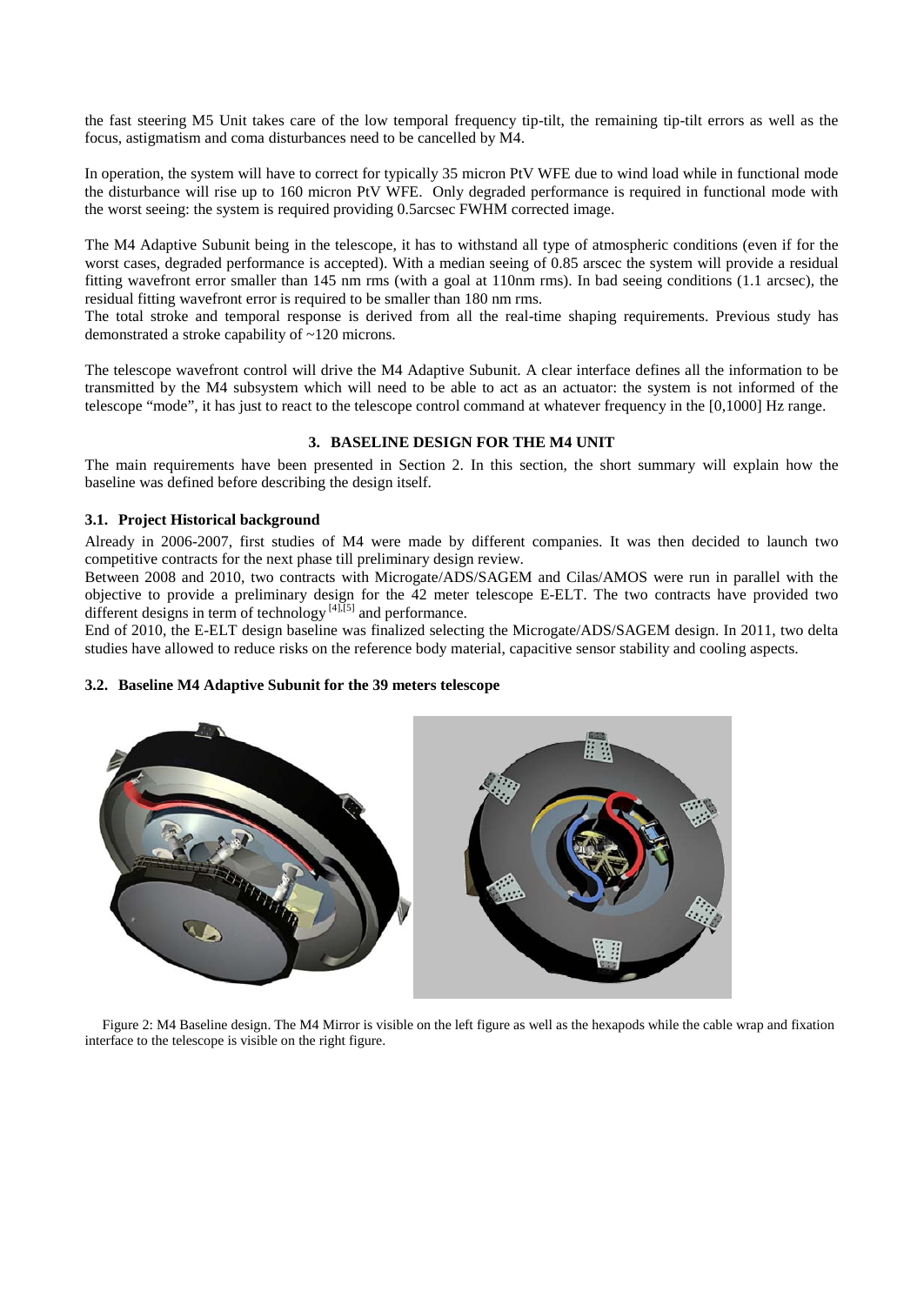The M4 Adaptive Subunit baseline is the assembly of a 2.4-m deformable mirror using voice coil technology and colocated sensors, a hexapod and a rotating system to feed the two Nasmyth [\(Figure 2\)](#page-3-0). This design has been developed by Microgate and A.D.S. International in collaboration with INAF for the Optical test bench.

The hexapod design has already been validated in the frame of another contract in term of stroke but there is still some validation analysis to be done in term of cross-coupling requirements. A rotator has been selected for the Nasmyth focus selection to avoid any additional stroke request on the hexapod. It is one positive aspect of this design since it use flexure joint which cancel any risk of friction.



<span id="page-4-0"></span> Figure 3: Left: reference body structure. It is the reference surface for the thin mirror shell. It need optical surface quality in term of flatness and must be stable with gravity and temperature. Right: Bricks: mechanical structure supporting ~30 actuators, the associated electronics and used to cool down the system.

The M4 mirror is composed by a reference body [\(Figure 3](#page-4-0) left), a thin mirror shell, actuators and associated electronics. The thin Zerodur mirror is a six petals mirror, 1.95mm thick to cover an optical surface with inner diameter 540mm and 2400 outer diameter.



<span id="page-4-1"></span> Figure 4: Sixth of the reference body seen from the front side: all the actuators holes are visible. Sixth of the reference body seen from the back side: the triangular structure of the reference body as well as the bricks is visible.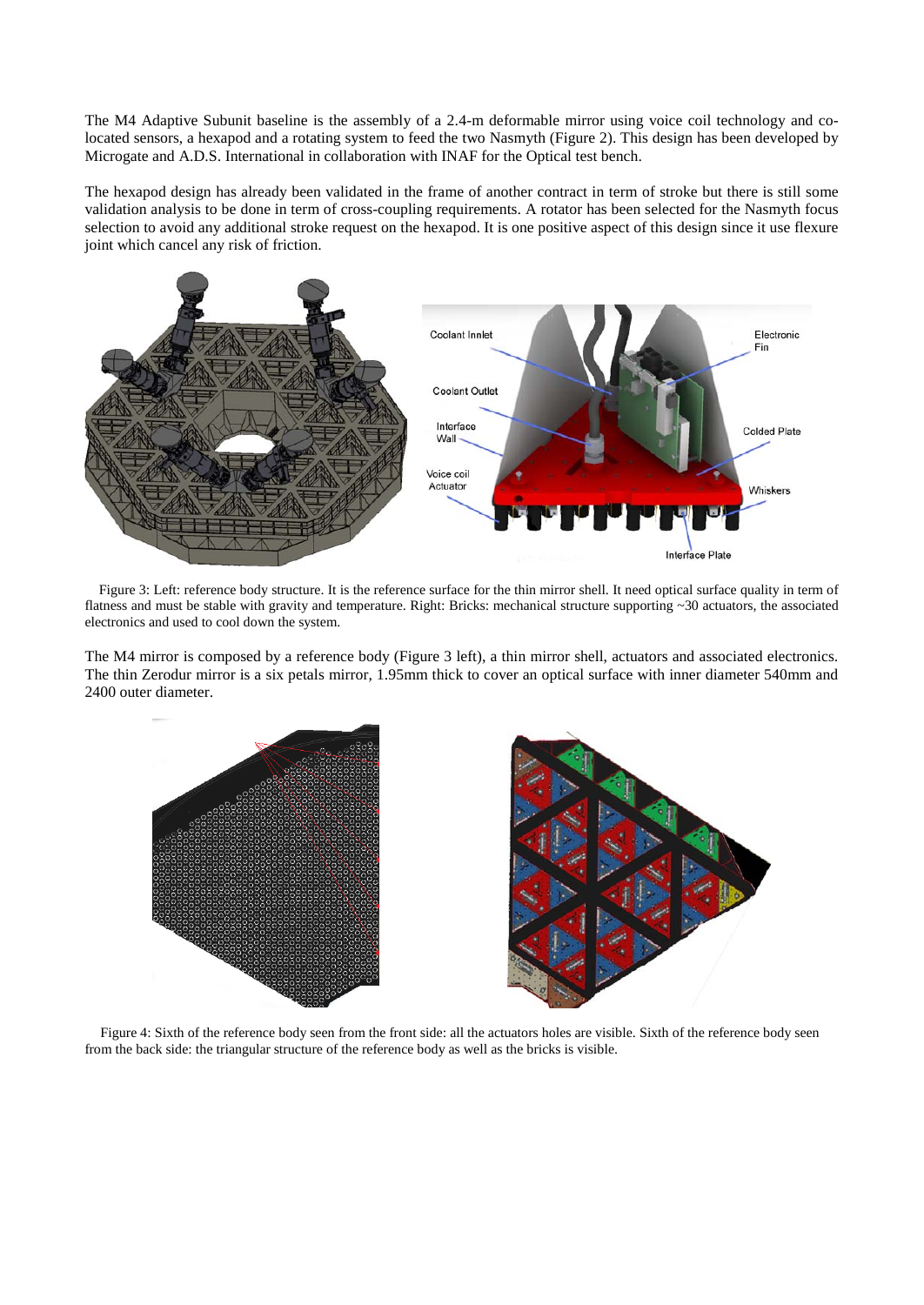Each mirror shell segment is deformed by 985 voice coil actuators (829 on the optical surface of each segment) for a total of 5910 actuators (4974 on the optical surface). The 6 segments thin shell mirrors are laterally restrained by membranes fixed on their external border.

The reference body is a metallic structure with triangular cells and as many holes on its front surface as actuators are present in the design. The actuators are on a triangular pattern separated of 31.5 mm except at the segment border where the pattern is reduced [\(Figure 4\)](#page-4-1).

A maximum access is provided to the back surface of the reference body to allow a telescope on-board maintenance. It is indeed foreseen that only maintenance related to mirror shells (like re-coating) and extraordinary maintenances shall need the dismounting of the unit from the telescope. The M4 unit design provides maintenance paths and its design allow to exchange electronics and voice coil actuators.

The brick concept [\(Figure 3](#page-4-0) right, [Figure 5\)](#page-5-0) has been developed in the frame of M4 studies to easier the maintenance concept: with almost 6000 actuators, it is essential to be able to do such maintenance without removing the unit from the telescope. As for LBT and VLT secondary mirrors the voice actuators rely on contactless concept with in addition permanent bias magnet to handle the shell when the mirror is in stand-by. By grouping actuators in bricks, the maintenance is simplified: when it is decided to exchange a brick, the engineer need to remove the brick and replaced it by a spare one already calibrated.



<span id="page-5-0"></span> Figure 5: Left: First brick prototype designed in the frame of the previous contract. The extensive test of the Demonstration Prototype allowed Microgate and A.D.S. International to improve to design in term of mounting on the reference body, improving as well the cooling and updating the electronics design. Right: Baseline brick design. The three material plates allow a better alignment of the brick in the reference body structure and make the maintenance easier.

In addition to the bricks concept, several key new elements have been developed specifically for the M4 Adaptive Subunit:

- The cophasing sensors to have the six segments perfectly cophased: co-located differential sensors with a specific shape allow to measure at the same time the gap between the reference body and the two shell segments, in addition to the information already provided by the sensors co-located with each actuator. With several cophasing sensors placed along the border of two shells segments, one can easily cophase the two shells.
- The external membranes due to stringent requirement on the inner hole in term of space: as the intermediate focus is located in the central hole of M4, the hole need to be large enough to avoid vignetting on the field of view but it must be as well small enough to avoid a too large inner hole reducing the quantity of photon coming from the sky. The space provided for M4 subunit is too small to allow having a central membrane. The concept of external membrane was successfully demonstrated during the previous design phase.
- The use of gas for coolant: M4 subunit been located in the middle of the telescope above M5, M3 and M1, alternative to glycol has been considered to avoid leaks on optical elements. The solution of gas coolant has been extensively analyzed by modeling and experiments in a delta study demonstrating its capability to cool the M4 Mirror as required. Vibrations have also been measured and few additional tests are required to definitively confirm the validity of the gas coolant.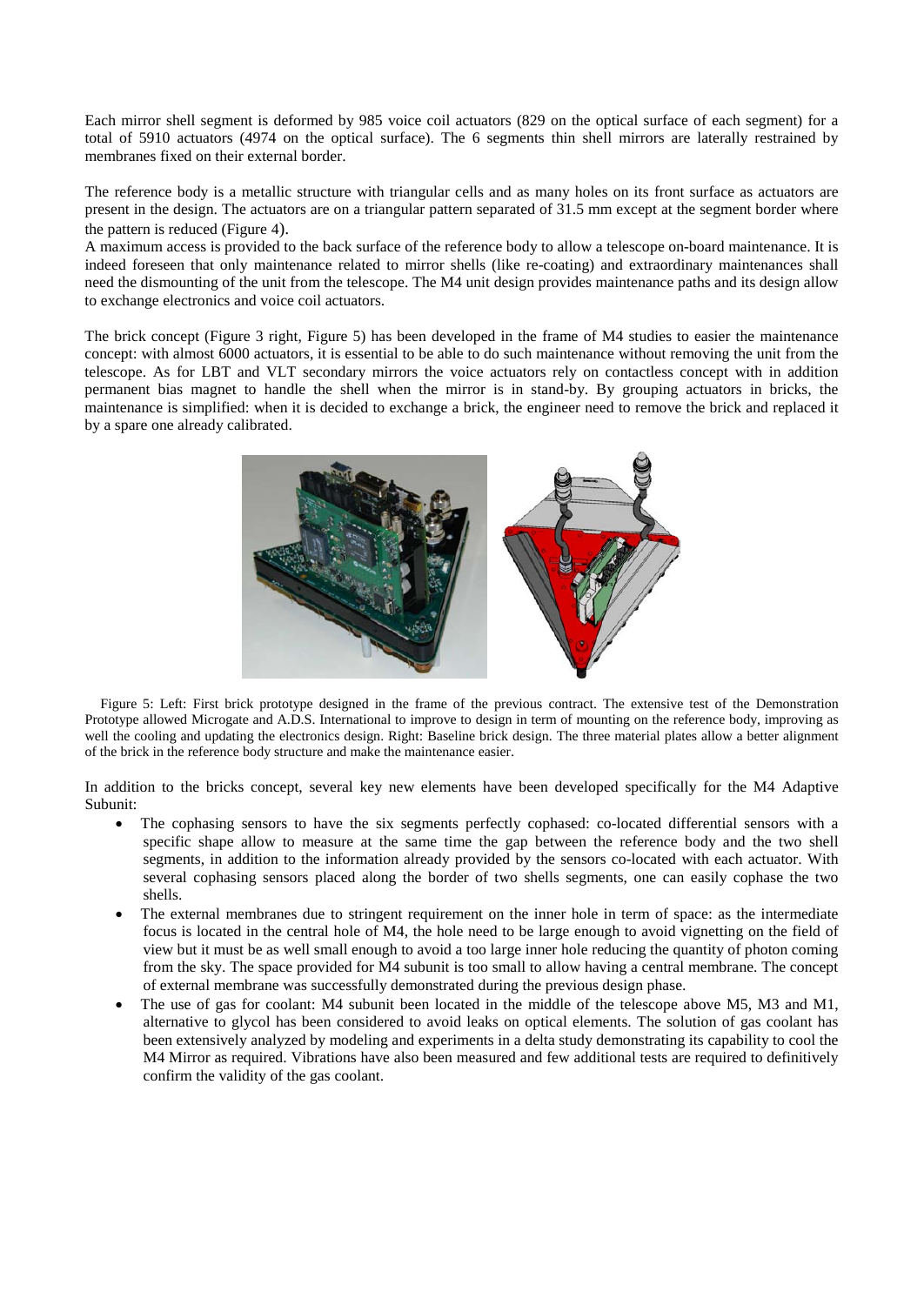Few aspects remain to be validated in the next year: the reference body material is one aspect. Indeed during previous study SiC was considered in the baseline but it appeared that companies manufacturing such type of material were not ready for manufacturing. A delta study has been done to establish the feasibility of a reference made in CFRP or in other materials measuring in particular the manufacturability in term of flatness and thermal stability.

The design of capacitive sensors is another aspect: previous study have demonstrated the feasibility of a design with Zerodur inserts and small flexible contact arms but the integration and reliability of such system seems need to be consolidated considering the large number to install. Moreover, alternative designs have been proposed and will be tested during the next year.

The last important aspect of the system is its optical test bench which should allow measuring the influence function, calibrating the flat and determining the optical performance of the unit. The bench requires stringent conditions in term of thermal stability and mechanical stability. The baseline design is a 12-meters bench using a  $\sim$ 1-m spherical off axis mirror and a null-lens<sup>[6]</sup>. Alternative design will be traded-off in the next months trying to reduce the dimension and to improve the easiness of the alignment..

#### **4. SCHEDULE AND WORKPLAN**

The M4 subunit is a critical item of the E-ELT due to its complexity and since it is one of the items requiring the longest time to manufacture, integrate and test. Nine years are needed to have the system at Cerro Armazones in Chile. The preliminary design update for the 39-m E-ELT M4 will last 18 months. During this phase the final reference body material will be selected and the Demonstration Prototype procured during the previous contract will be re-furbished to have a 100% compliant design with the M4 mirror. The Demonstration Prototype will be tested and the design validated on this 1-m prototype. The following 15 months will be dedicated to the final design.

The thin mirror shells will be procured by ESO and delivered to A.DS../Microgate for final integration. The first mirror segment will be manufactured in 21 months while the sevenths successive segments will be manufactured two by two at a pacing of two shells per year.

The large amount of actuators induces a long time for integration. The ~6000 actuators (plus spares) will have to be integrated, calibrated on the bricks. The same amount of magnets will have to be glued on the mirror shells and the same quantity of capacitive sensors will be integrated on the reference body. One year is planned for the optical testing of the complete unit and one year is foreseen for transport, re-integration and testing in Chile.

# **5. CONCLUSIONS**

The contract for the preliminary design study of the M4 Adaptive Subunit for the 39-m E-ELT has been kick-off in May 2012. This is the first step for the manufacturing of the system which should allow placing in 18 months a contract for the final design, manufacturing, integration and test of the 2.4-m adaptive mirror.

The M4 Adaptive Subunit is key element full of powerful technological developments. It will allow the E-ELT to provide enhanced seeing performances in bad seeing conditions and windy situations and will provide diffraction limited images median seeing conditions.

#### **REFERENCES**

[1] M. Cayrel, "E-ELT Optomechanical Overview", Proc. SPIE Vol. 8444, 8444-69, (2012)

[2] : H. M. Martin; G. Brusa Zappellini; B. Cuerden; S. M. Miller; A. Riccardi and B. K. Smith, "Deformable secondary mirrors for the LBT adaptive optics system", Proceedings Vol. 6272, Advances in Adaptive Optics II, Brent L. Ellerbroek; Domenico Bonaccini Calia, Editors, 2006

[3]F. Poutriquet, A. Rinchet, J.-L. Carel, H. Leplan, E. Ruch, R. Geyl, G. Marque, "Manufacturing of glassy thin shell for adaptive optics: results achieved", 8447-89, this conference

[4] E. Vernet, L. Jochum, P. La Penna, N. hubin, R. Muradore, J. M. Casalta, I. Kjelberg, J-C. Sinquin, F. Locre, P. Morin, R. Cousty, J-M. Lurçon, J-J Roland, B. Crepy, E. Gabriel, R. Biasi, M. Andrighettoni, G. Angerer, D. Gallieni, M. Mantegazza, M. Tintori, E. Molinari, D. Tresoldi, G. Toso, P. Spanó, M. Riva, G. Crimi, A. Riccardi, G. Marque, J-L. Carel, E. Ruch, "The field stabilization and Adaptive optics mirrors for the European Extremely Large Telescope", SPIE volume 7015, N. Hubin, C. E. Max, P.L. Wizinowich Editors, 2008